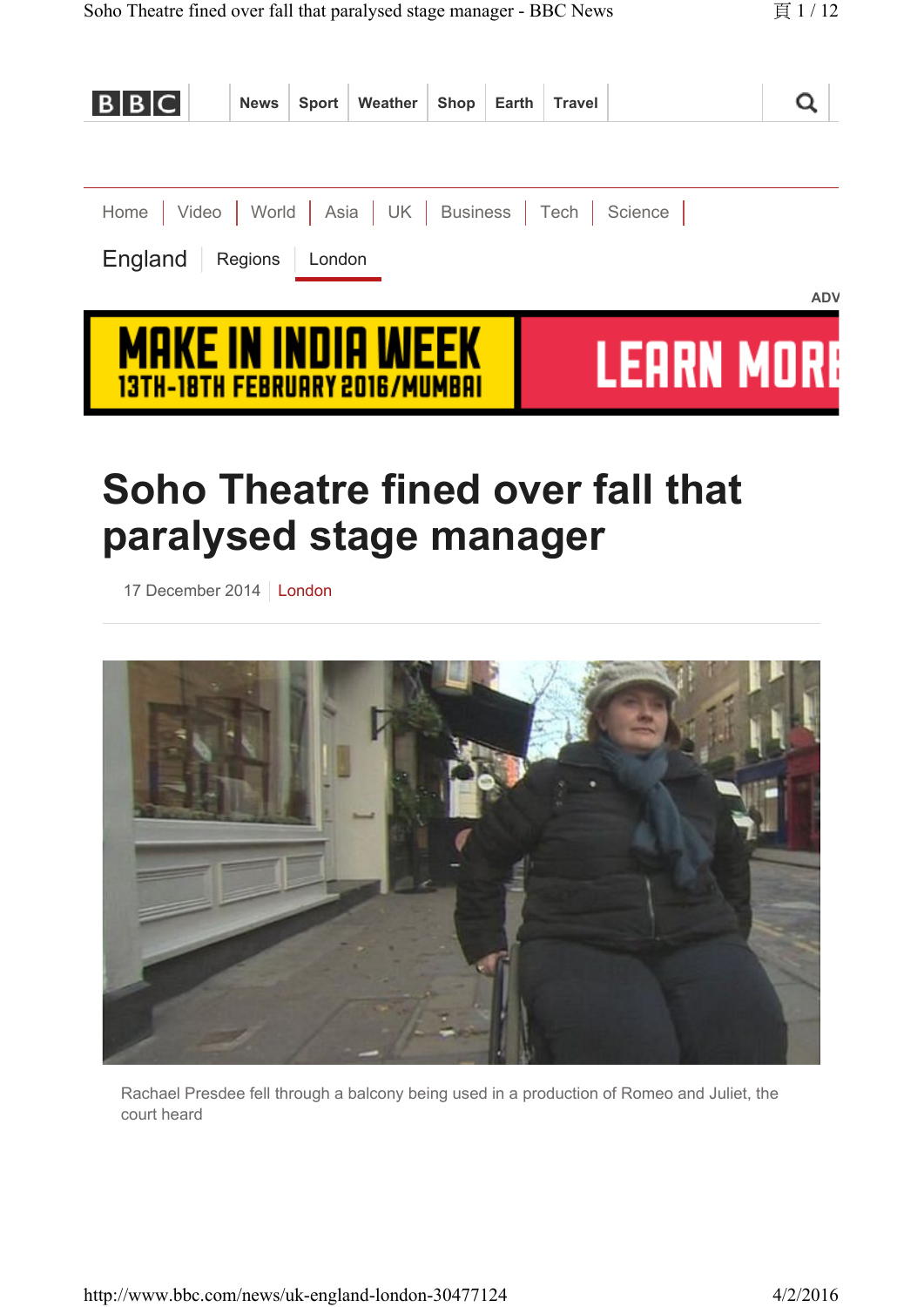#### **A theatre where a stage manager was paralysed in a fall through an unmarked balcony door on to the stage below has been fined £20,000.**

Rachael Presdee, 38, spent six months in hospital and was left paraplegic as a result of the accident at Soho Theatre in central London in 2012.

The theatre admitted health and safety breaches, at Southwark Crown Court.

Compensation of £3.7m had already been agreed for Miss Presdee, an Australian national.

#### 'Searching for light'

The court heard the Juliet balcony was "an obvious and high risk" and there was "an entirely foreseeable danger of death or serious injury".

Miss Presdee, who has since returned to Australia, was working on a production of Boys for the Headlong theatre company when the accident happened on 9 June 2012.



Rachael Presdee said 'tiny little actions' would have saved her mobility

She had arrived at the theatre to find the lights off and the auditorium shrouded in darkness. She climbed a spiral staircase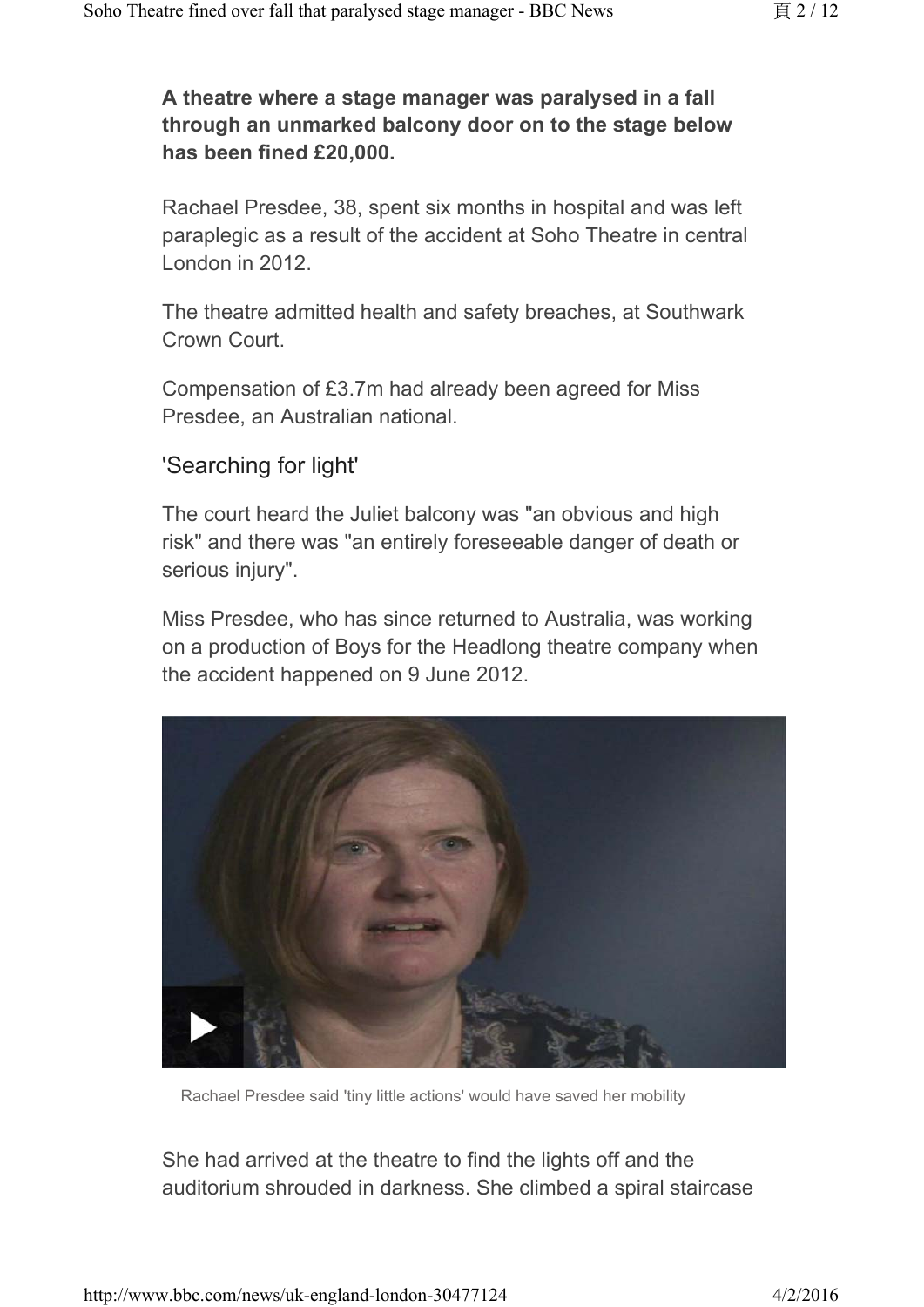looking for the light switch when she found an unmarked and unlocked door.

Hidden behind it was the balcony, which had been used in the balcony scene in a production of Romeo And Juliet. She opened the door and plummeted 10ft (3m) on to the stage below.

Alastair Smith, prosecuting, said: "Behind the black curtain that hung behind the door was the entrance into a Juliet balcony.

"In the darkness Miss Presdee, still searching for a light switch, walked through the curtain and three metres on to the stage below."

#### 'Devastating consequences'

Judge Alistair McCreath said the harm caused to Miss Presdee was "high indeed".

He said: "Her injuries are described, accurately, as catastrophic.

"One only has to read her two victim impact statements to see the way in which, and the extent to which, her life has been turned upside down.



The theatre said it had "co-operated fully with the investigation"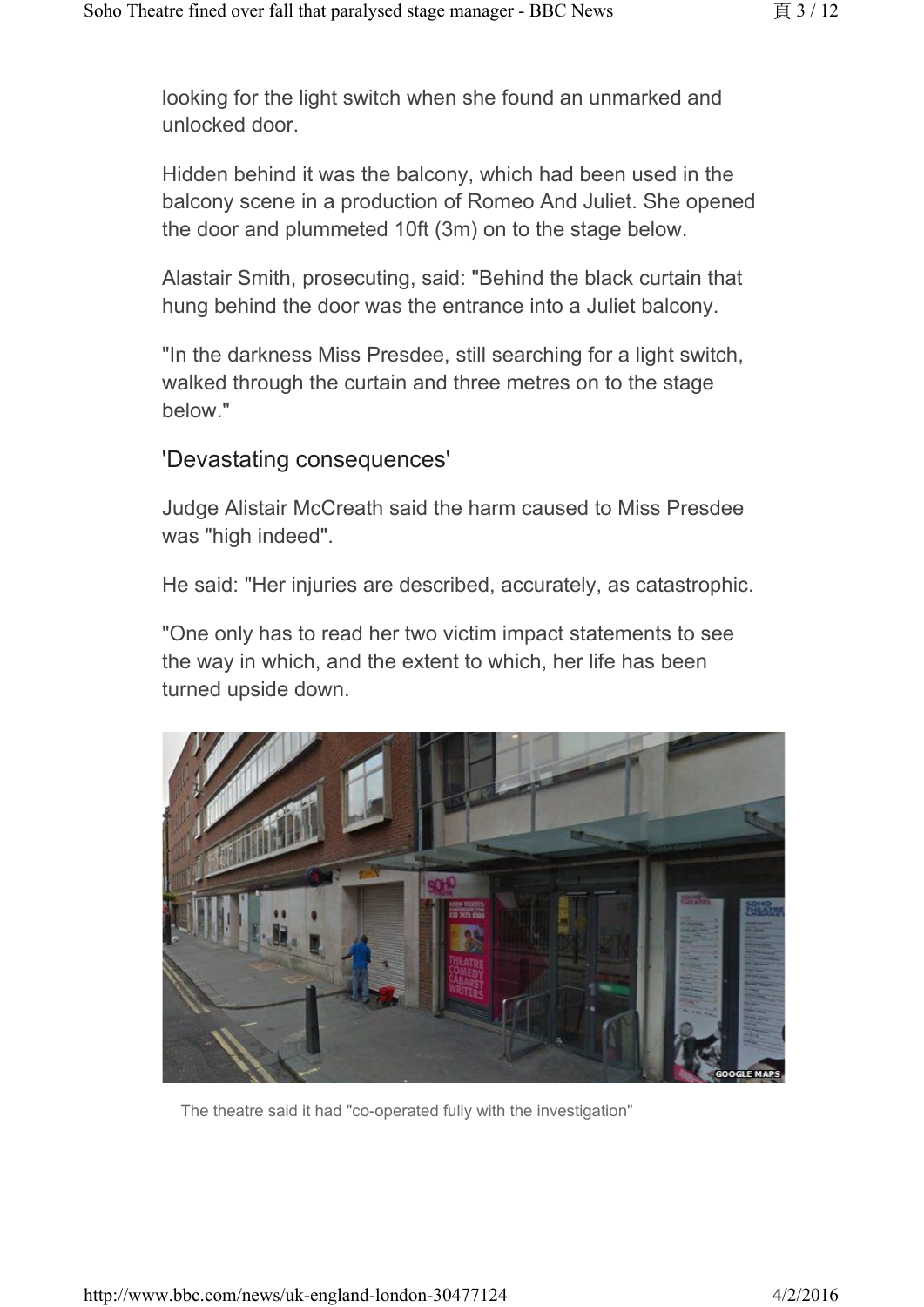"She is now a wheelchair user. She has suffered devastating life-changing consequences which have had a fundamental effect on her whole way of life.

"She has met that challenge with great courage and very strong determination."

In a statement, the theatre said: "The board, directors and staff of Soho Theatre deeply regret the accident involving Rachael Presdee in June 2012.

"We have done as much as we can to ensure that Rachael received the best possible care after the accident and we are relieved for her that her civil claim has now been settled."

The theatre said it had "co-operated fully with the investigation" and reviewed all internal processes.

The statement added: "We have done everything we can to ensure that this never happens again and are committed to ensuring the safety of all those working at and visiting the theatre."

The £3.7m compensation was paid by Soho Theatre and Headlong Theatre.

Soho Theatre was ordered to pay £10,000 in costs.

### **Share this story About sharing**

### **More on this story**

**Paralysed theatre manager recalls balcony fall** 

15 December 2014

## **Related Internet links**

#### **HM Courts & Tribunals Service**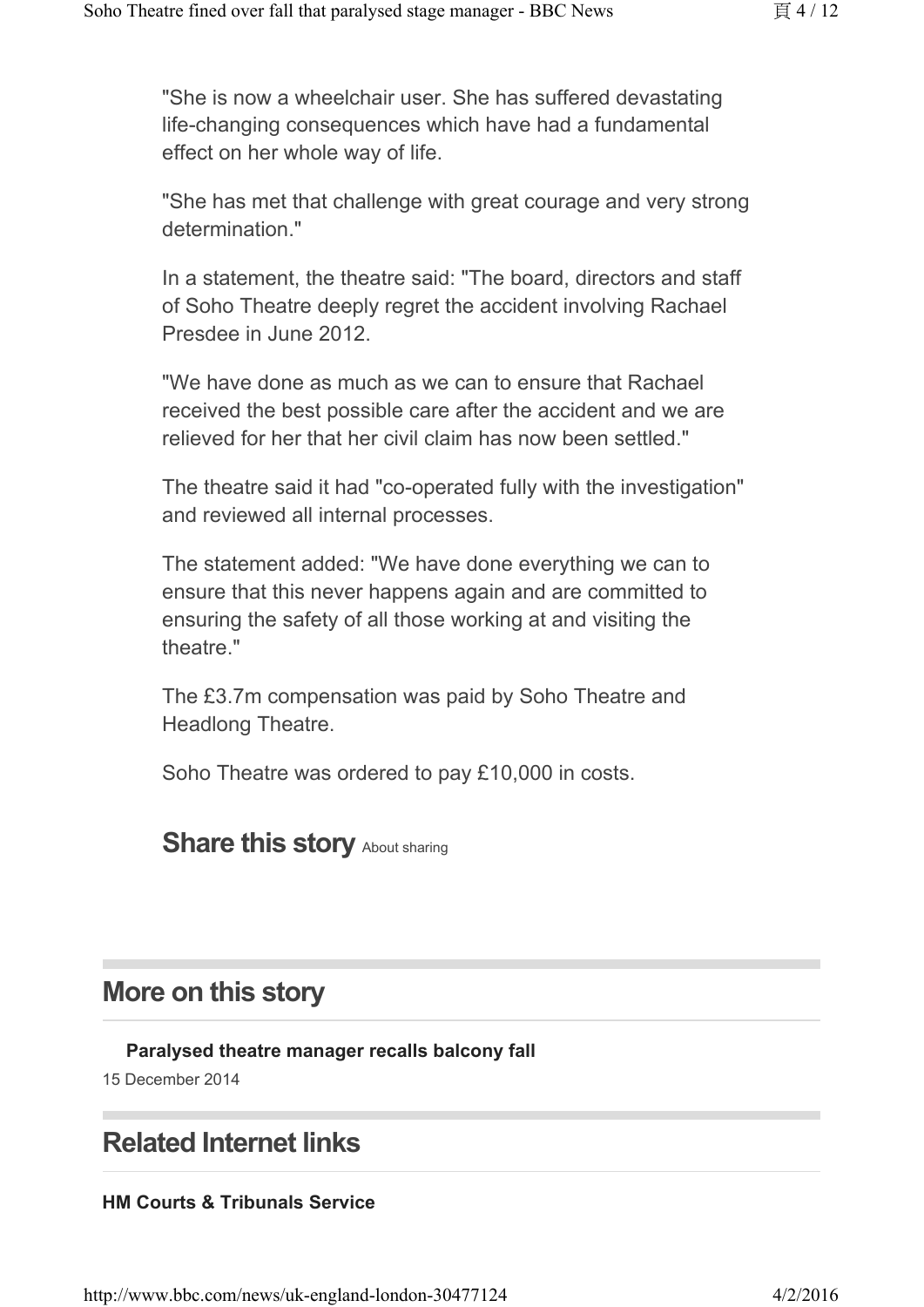#### **Soho Theatre**

#### **Headlong Theatre**

The BBC is not responsible for the content of external Internet sites

### London

| <b>Former Lawrence</b> |  |
|------------------------|--|
| suspect 'on the run'   |  |

**Man dead and woman injured in pub flat**

**Police brutality victim dies in prison**

3 February 2016 | London 3 February 2016 | London 3 February 2016 3 February 2016 | London

3 February 2016 | London

# From other local news sites

About these results

### **'Disappointed? No. We don't know this word at Watford'**

East London & West Essex Guardian Series **Series** Times Series

**Woman given suspended sentence after being caught 'red handed' dealing cocaine in Square Mile** 

London Evening Standard

**What has happened to Crystal Palace's squad depth? It's not time to talk about relegation yet** 

Croydon Advertiser

### **North London Hospice talent show: dancer who survived cancer is 'not in it to win it'**

### **Armed raiders break into family home taking jewellery at knifepoint**

London Evening Standard

### **ADVERTORIAL: Online shopping will never be the same again!**

Croydon Advertiser

# More Videos from the BBC

Recommended by Outbrain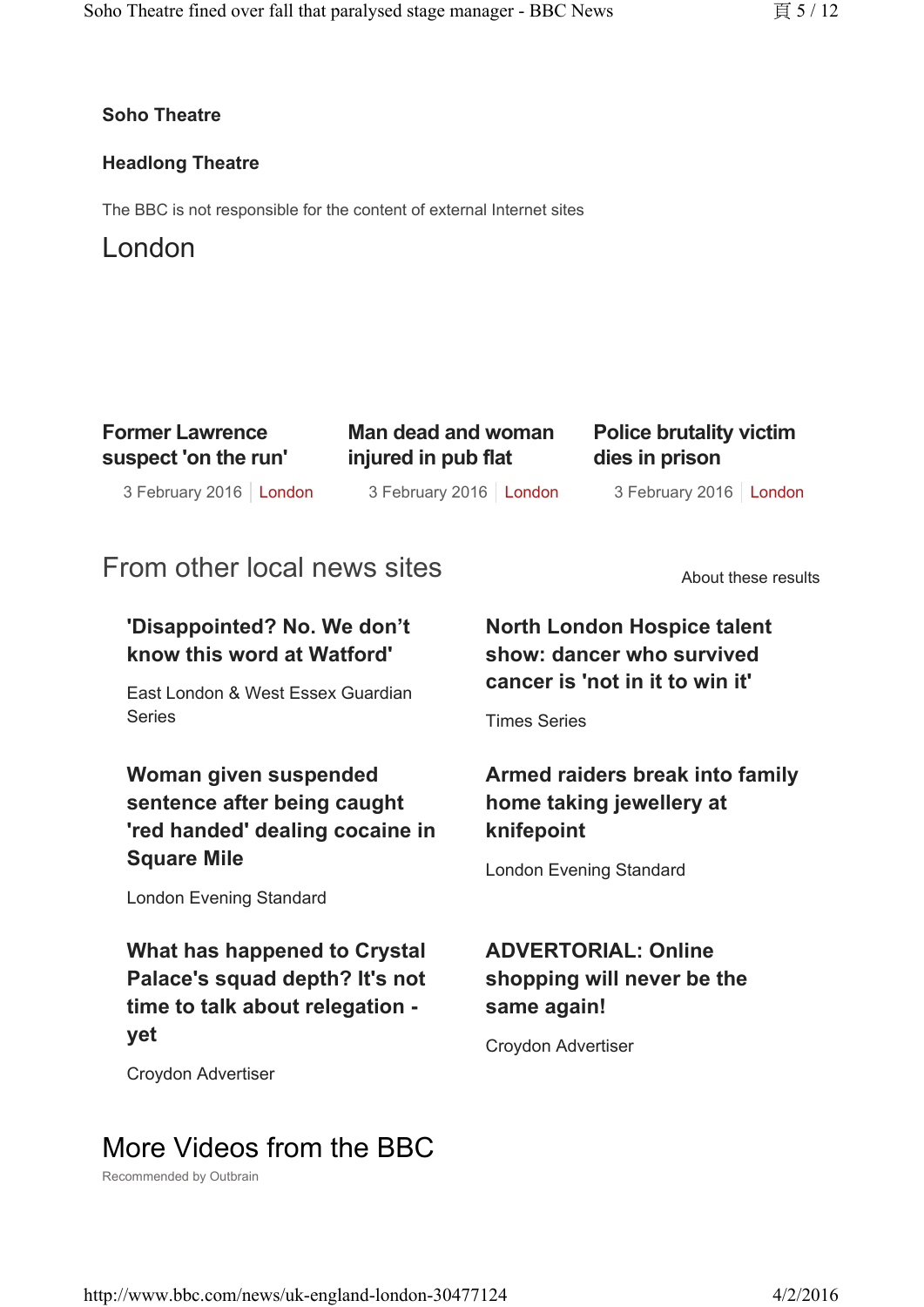

**Bridge demolished in Pennsylvania**



**Women of Africa: Nigerian snack maker reaps rewards**



**Isle of Mull waterfall doubles back in Storm Henry**



**Tourist 'killed on elephant ride'**



**Caine: 'Can't vote for an actor just because he's black'**



**India: Large Bryde's whale washes up on Mumbai beach**

# Elsewhere on BBC

Recommended by Outbrain



BBC News

**Man 'had 38 phones in trousers' at Libertines concert**

# **You Might Also Like**



BBC Future

**Now you can pick the perfect plane seatmate**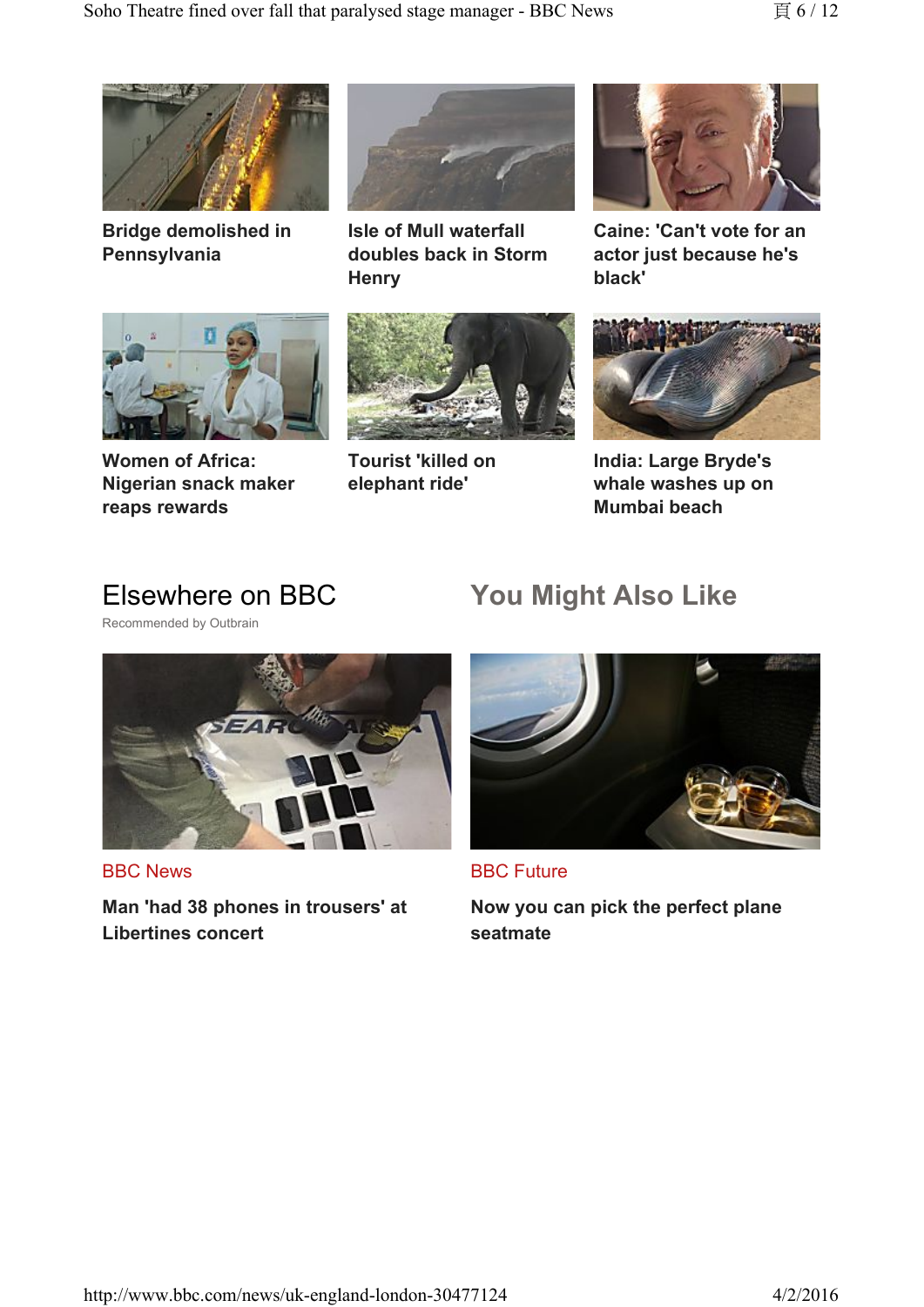

BBC News

**Birch family 'not animals' after 300 anti-social incidents**



BBC Future

**The shape of wings to come**



BBC News

**'Pornography' shown at funeral for Cardiff father and son**



BBC Future

**Has the Queen become frightfully common?**

### **LIVE As it happened: BBC London Live**

6 hours ago Our live coverage across the day

# Top Stories

2 hours ago

#### **UN suspends Syrian peace talks**

Talks aimed at ending the five-year-old war in Syria are suspended by the UN, with both sides blaming each other for the disruption.

### **Top IS leaders 'take refuge' in Libya**

7 hours ago

**Ambitious TPP trade deal signed**

1 hour ago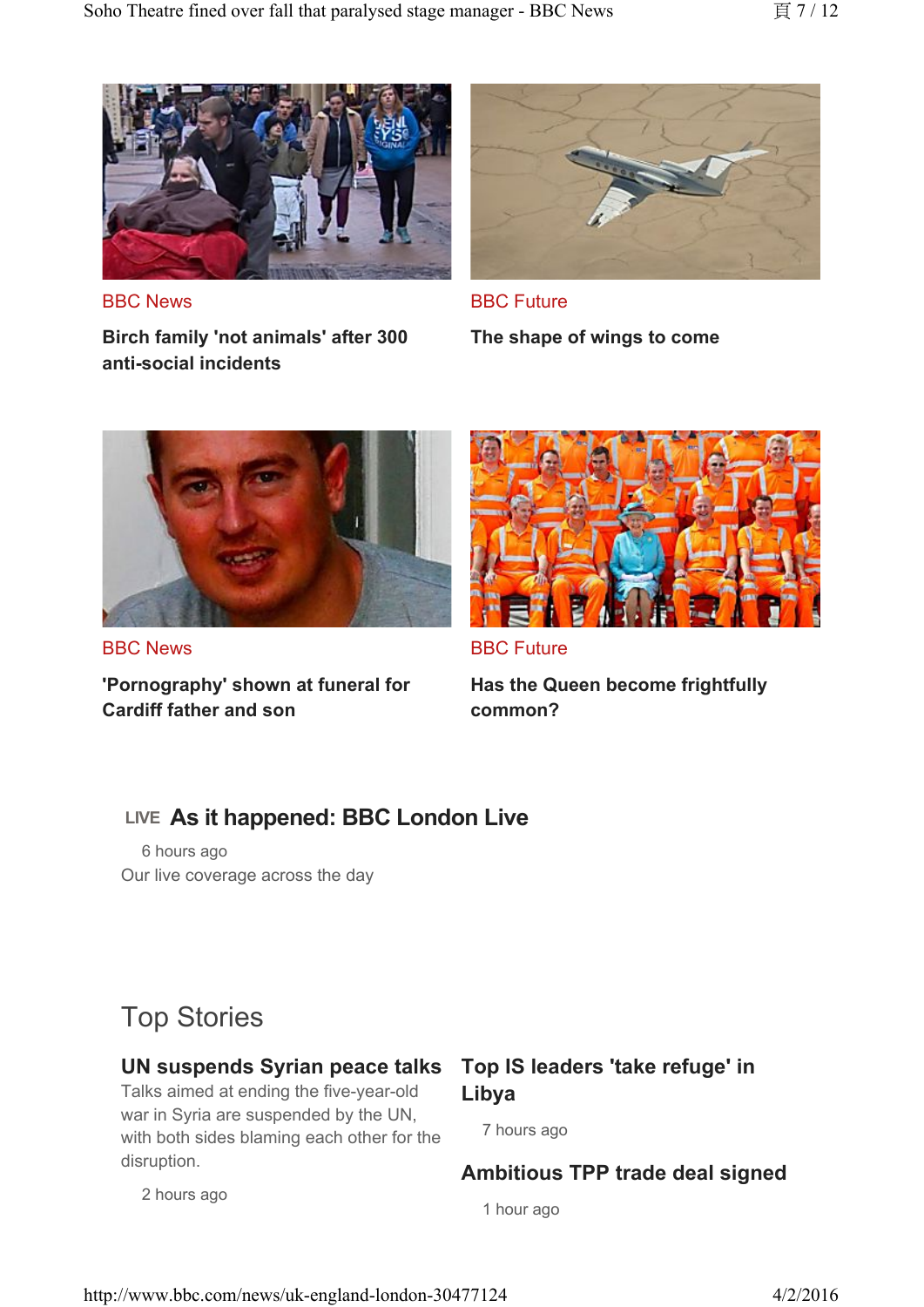

Features & Analysis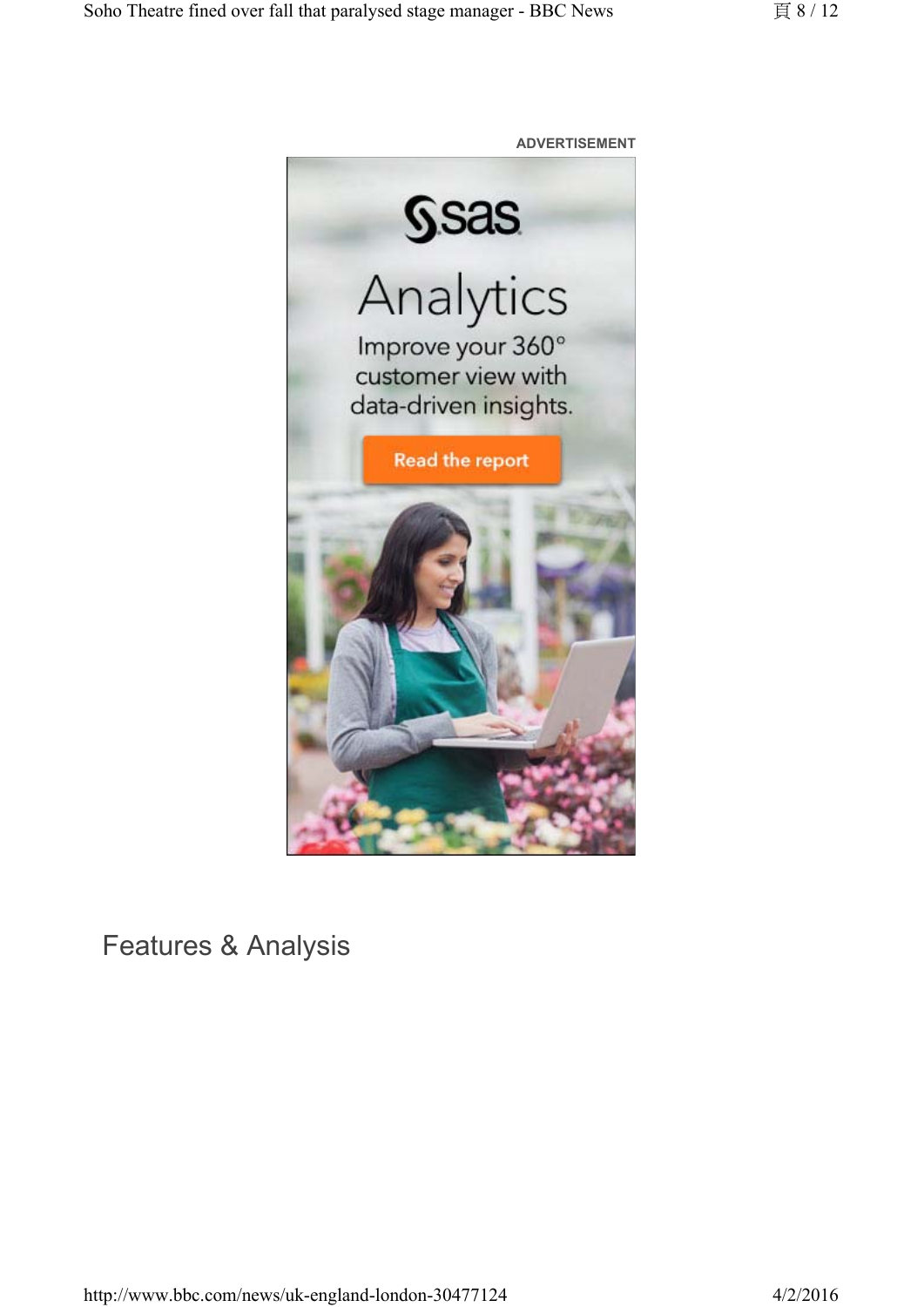

**Red nosed PM** Malaysian leader pictured as clown in censorship protests



**World War Three** The 10 people tackling the ultimate decision



**Intizar Hussain** Mourning an Urdu literary icon



**United States of Anger** Why are Americans so furious?



**Welcome to Moscow** German politician prompts outcry with Putin visit



**No room at the inn** How Israel gives migrants \$3,500 and turns them away



**Global language** The universities around the world offering courses in English

**Golden gun**

My search for the man with Gaddafi's priceless pistol

#### **Save the last dance**

Remembering the golden days of Kathakali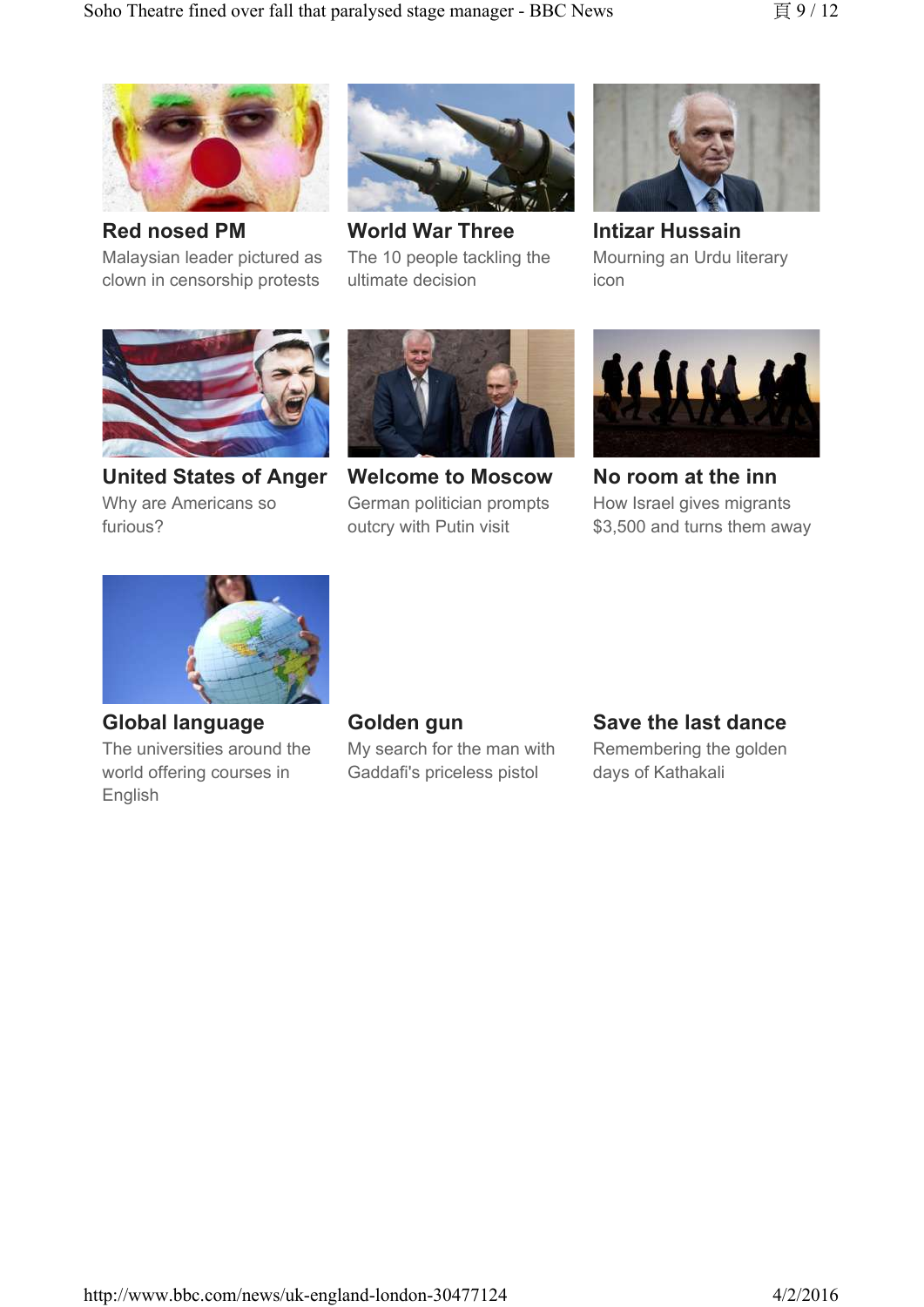



# Most Popular

| Read | <b>Watched</b> |
|------|----------------|
|      |                |

| Mystery of 'sock of the deep'<br>solved    |             |
|--------------------------------------------|-------------|
| Actor 'deteriorating' after stage<br>stunt | $\mathbf 2$ |
| Top IS leaders 'take refuge' in<br>Libya   | 3           |
| Call of Duty sued by rebel's family        | 4           |
| Why are Americans so angry?                |             |

| UN suspends Syrian peace talks             | Բ          |
|--------------------------------------------|------------|
| Ambitious TPP trade deal signed            | $\sqrt{2}$ |
| Thousands of disabled drivers<br>lose cars | 8          |
| Trump wants lowa rematch over<br>'fraud'   | 9          |
| Chinese woman enjoys solo flight           | 10         |

# From Around the Web

Promoted content by Outbrain



**10 Stars Who Have A PhD**

News For Ants



**5 Of Fiji's Best Beaches** Fiji Airways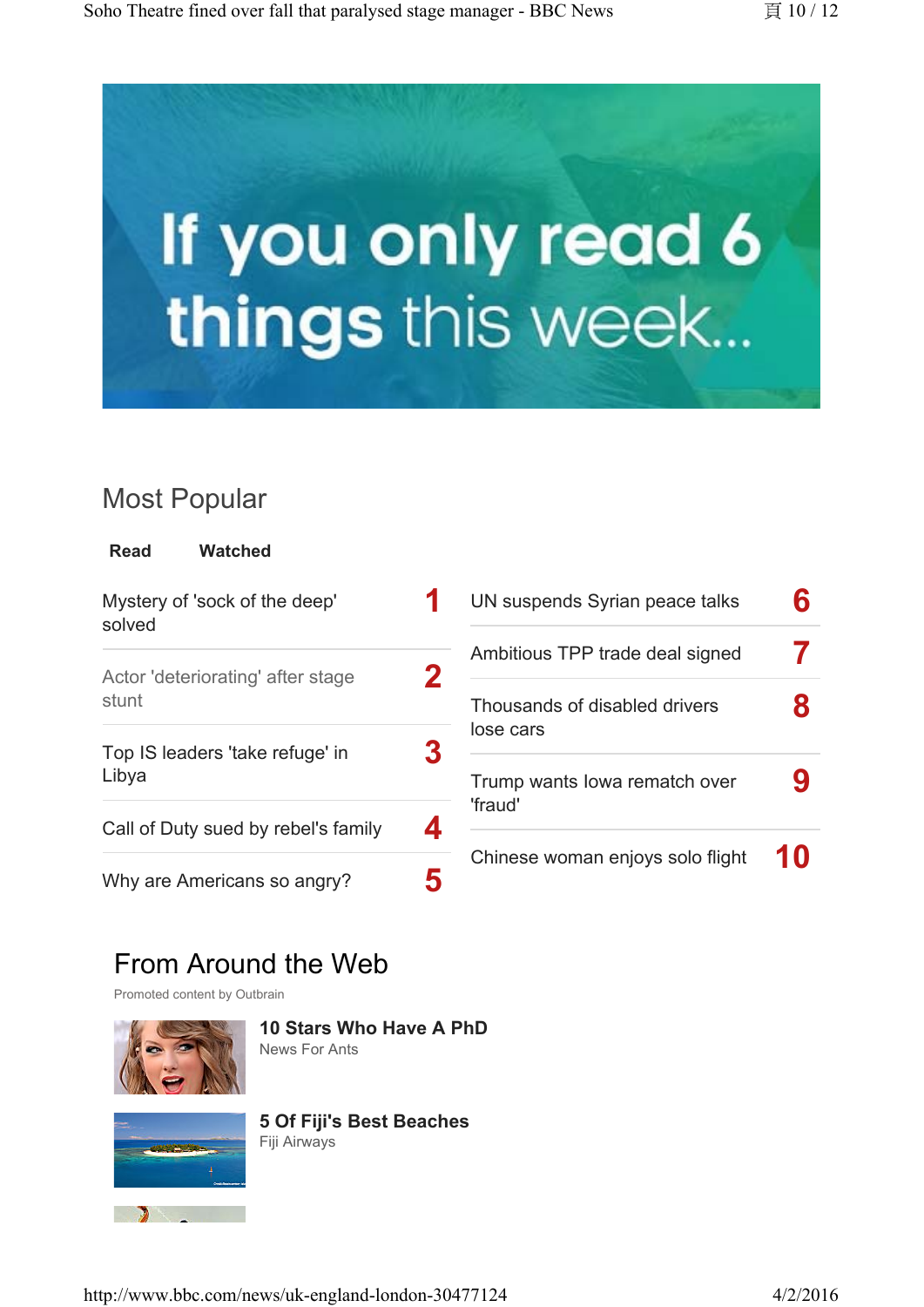

**It should be a triumphant day for China...** The Economist



**Young Chinese prefer living alone. Mostly in shoeboxes** The Economist



**How JavaScript Helped Me Land A New Dream Job** General Assembly



**You'll Never Guess Where This Eco Café Is** Fiji Airways Official Site

# Ads by Google

#### **UK Expat In Hong Kong?**

Avoid Losing 55% Of £70k+ Pensions Get Your Free Expat Pension Review! your.expatpensionreview.com

#### **Expat with UK Pensions?**

Avoid losing 45% of your UK Pension Download Free UK Pension Guide Now www.taylorbrunswickgroup.com

#### **US Green Card in 1.5 year**

\$500,000 USD Investment for a Green Card for Your Family. Learn more. www.michelbeaubien.com

# BBC News Services

**On your mobile On your** 

**connected tv**

**Get news alerts Contact BBC** 

**News**

# **Explore the BBC**